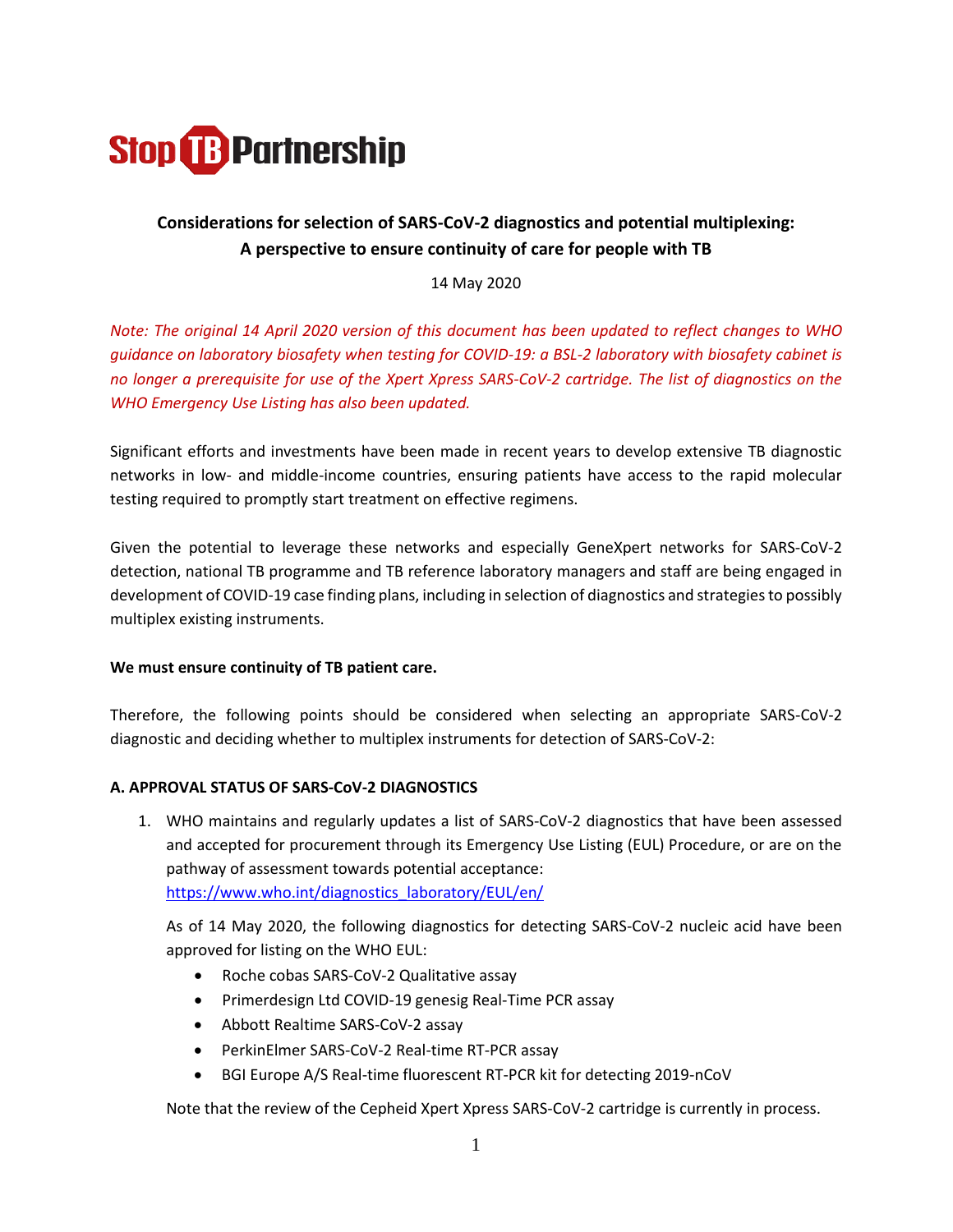- a. Several of the diagnostics approved or under review are for use on automated real-time PCR instruments. Countries may already have these instruments for:
	- 1. TB case finding (e.g., Cepheid GeneXpert);
	- 2. HIV viral load monitoring or early infant diagnosis (e.g., Roche cobas 6800/8800 Systems, Abbott m2000 RealTime System); or
	- 3. Testing for other diseases.
- b. The above-referenced WHO website also includes links and lists of SARS-CoV-2 diagnostics that are approved by national regulatory authorities in countries that are members of the International Medical Device Regulators Forum (IMDRF).
	- 1. These are not endorsed by WHO, and the information is provided only to assist stakeholders with identifying the links to the various lists. The Cepheid Xpert Xpress SARS-CoV-2 cartridge received US FDA Emergency Use Authorization in March 2020.

# **B. DECIDING TO PROCURE SARS-CoV-2 DIAGNOSTICS:**

- 1. If using donor funding, a country should ask for the donor's quality assurance policy around procurement of SARS-CoV-2 diagnostics. For example, a donor may only allow procurement of products that are on the WHO Emergency Use Listing or approved for emergency use by certain national regulatory authorities.
- 2. Several diagnostic manufacturers may need to prioritize domestic markets, which will have an impact on their ability to timely serve other countries. Manufacturer lead times between order placement and shipment readiness should be investigated to ensure that timelines in national COVID-19 response plans can be met or adjusted accordingly. Countries should also factor in potential delays due to lock downs and air traffic restrictions affecting international shipping.
- 3. Countries may need to plan for use of manual nucleic acid amplification tests while awaiting the possibility of automated tests to be delivered.
- 4. Because of the uncertainties mentioned above, it may be wise to consider multiple testing technology options rather than relying on one particular technology.
- 5. Specifically on the Cepheid Xpert Xpress SARS-CoV-2 cartridge, please be aware:
	- a. It is [now available](http://stoptb.org/news/stories/2020/ns20_012.html) in the Stop TB Partnership Global Drug Facility (GDF) Catalog and orders placed for GDF clients have a manufacturer-committed lead time of **60 days**. Countries should also consider their own timelines required for order placement, payment approvals and import readiness. For more information on how to procure through GDF using donor or domestic funding, please contact: [gdf@stoptb.org](mailto:gdf@stoptb.org)
	- b. Cepheid will be working with WHO and other partners on an allocation system given high demand from many countries for their test cartridge.